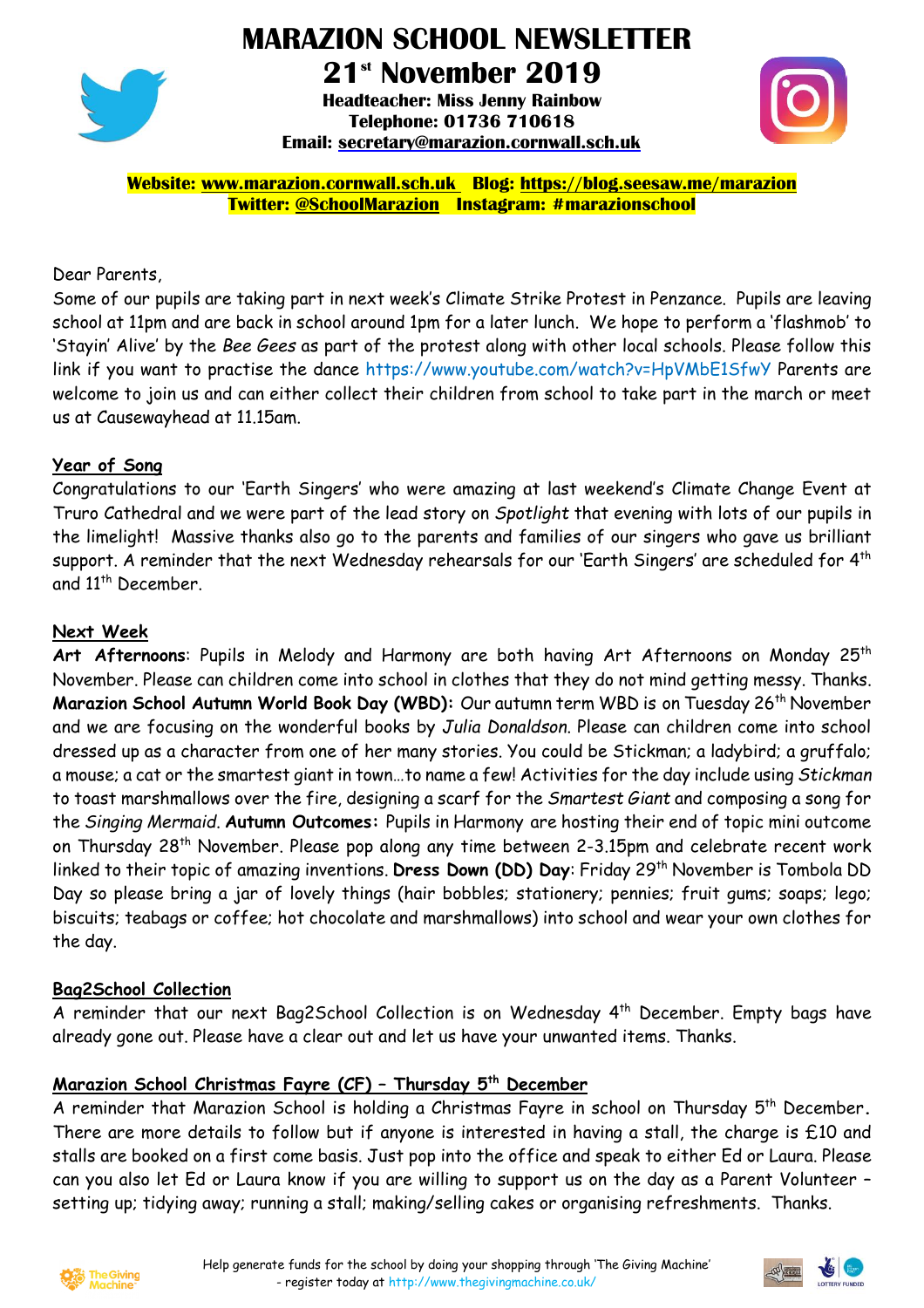# **Marazion School Wreath Making Workshops**

An early reminder that Jo Cooper is leading 2 wreath making workshops in school on Wednesday 11<sup>th</sup> December: 9.30-11.30am and 1.45-3.45pm. Please book your place with Laura or Ed in the School Office.

# **Community Champion of the Year Award**.

Marazion Town Council is asking for nominations for Marazion's Community Champion of the Year Award 2019. Nominate someone of any age, young or old, who you think deserves to be honoured for their services to the Community. The Town Council has decided to widen the eligibility to include not only residents, but also non-residents who work tirelessly for the benefit of Marazion. Nomination forms can be collected from the Town Hall, Marazion School, Cobble Corner, and Trevenner Stores. Please deliver or send your completed nominations in a sealed envelope marked 'Community Champion of the Year' to the Town Hall, Market Place, Marazion, TR17 0AR. The closing date for nominations is Friday 6 th December. For further details, please contact the Town Clerk on 710234.

# **Salvation Army Collection**

This year we are again supporting the Salvation Army in their gift appeal for young people in our local area. We are asking that if possible you buy an extra gift for a young person. This can be from newborn right up to teenagers. If you would like any more information, then please pop into the office and speak to Laura or Ed. Thanks.

## **PE and Sport in School**

**Fixtures and Events:** Next week our Netball A team have a league fixture at MBA. Letters have already gone out for this event if your child is involved. *Balanceability* sessions for pupils in Melody also continue. Please see below for dates and times. **Gym Sessions:** Pitch Perfect are continuing their block of gym sessions at Penzance Gym on Mondays. Please can Year 6 pupils make sure that their PE kits are in school. Thanks. **Swimming Sessions**: Opera are swimming on Thursdays. Pupils need swimming kit (black costume or trunks – not board shorts) and goggles (if you have them) as well as a £1 contribution towards the cost of the sessions. Thanks. School provides swimming caps. **Optional PE Homework**: For November we are asking everyone to try to make their journeys to and from school more active. Where possible we would like children to run, walk or cycle to and from school. For longer journeys where a car is needed, perhaps they could walk part of the way.

#### **Stars of the Week**

**In Class:** Melody**:** *Alex* for amazing independence, especially in phonics; Harmony: *Harry* for fantastic work linked to his inventions; Dynamics: *Nyla* for her super positive attitude; Opera: *Logan* for fabulous maths and a fabulous attitude to his learning; Pitch Perfect: *Rohan* for his incredible hard work in so many things. **Sporting:** YR/KS1: *Obi* for his positive attitude to sport; KS2: *Marlie* for brilliant football. **Music:** YR/KS1: *Teagan* for a remarkable first ukulele lesson; KS2: *Chloe H* for super brilliant singing. **Singing Superstars**: YR/KS1: *Ezra* for brilliant nativity singing; KS2: *Rheya* for amazing actions during our 'Chorus' Singing.'

#### **Certificate Awards**

Children are awarded merits for demonstrating a great attitude to their work, friends, adults and the environment.Children who have earned 20 merit certificates: *Rohan, Blythe* and *Maisy.*

#### **Good Manners @ Lunch Time and Breakfast Club**

We celebrate with children who have displayed fantastic manners at Lunchtime, and during Breakfast Club, as part of our Monday morning assembly. This week congratulations to: *Delilah* (Breakfast Club) *Aurora, Nathen, Lacey* and *Winnie* (Lunchtime).